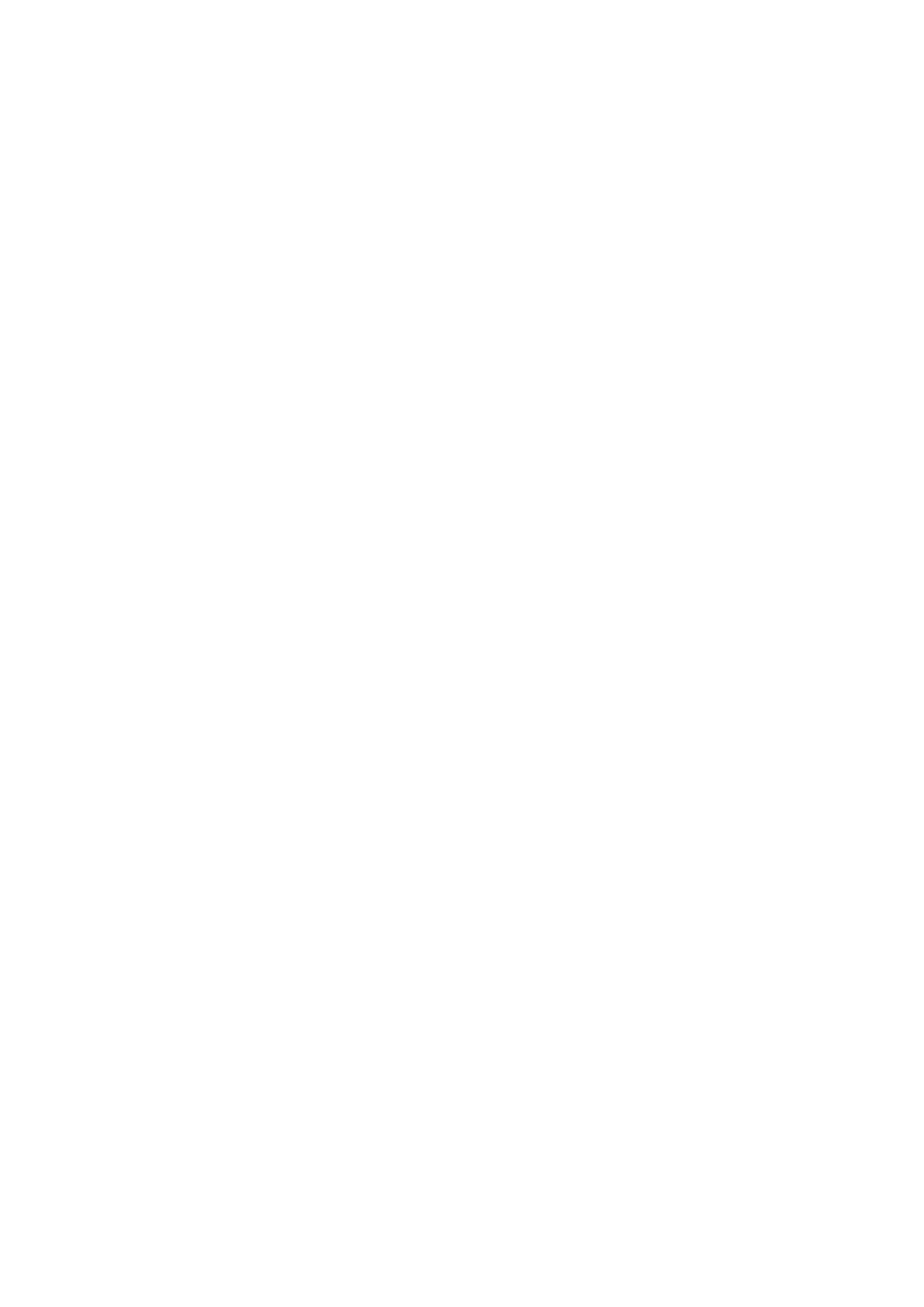MR MANDER ASKED THE MINISTER FOR POLICE, FIRE AND EMERGENCY SERVICES AND MINISTER FOR CORRECTIVE SERVICES (HON W BYRNE) -

## **QUESTION:**

In reference to page 30 of the SDS, Fire and Emergency Services, and the monitoring and reviewing of the disaster management guidelines; how much is that review estimated to cost?

### **ANSWER:**

I thank the Member for the question.

I am advised by Queensland Fire and Emergency Services (QFES) that under Section 63 of the *Disaster Management Act 2003*, the QFES Commissioner is responsible for the preparation of guidelines and handbooks to support local and district disaster management groups to meet their legislative requirement to develop disaster management plans.

There are 49 disaster management publications requiring review and of these, 17 are guidelines.

QFES has prioritised the review of all guidelines to occur within the next three years. This work will be completed from within existing resources allocated under the current QFES budget.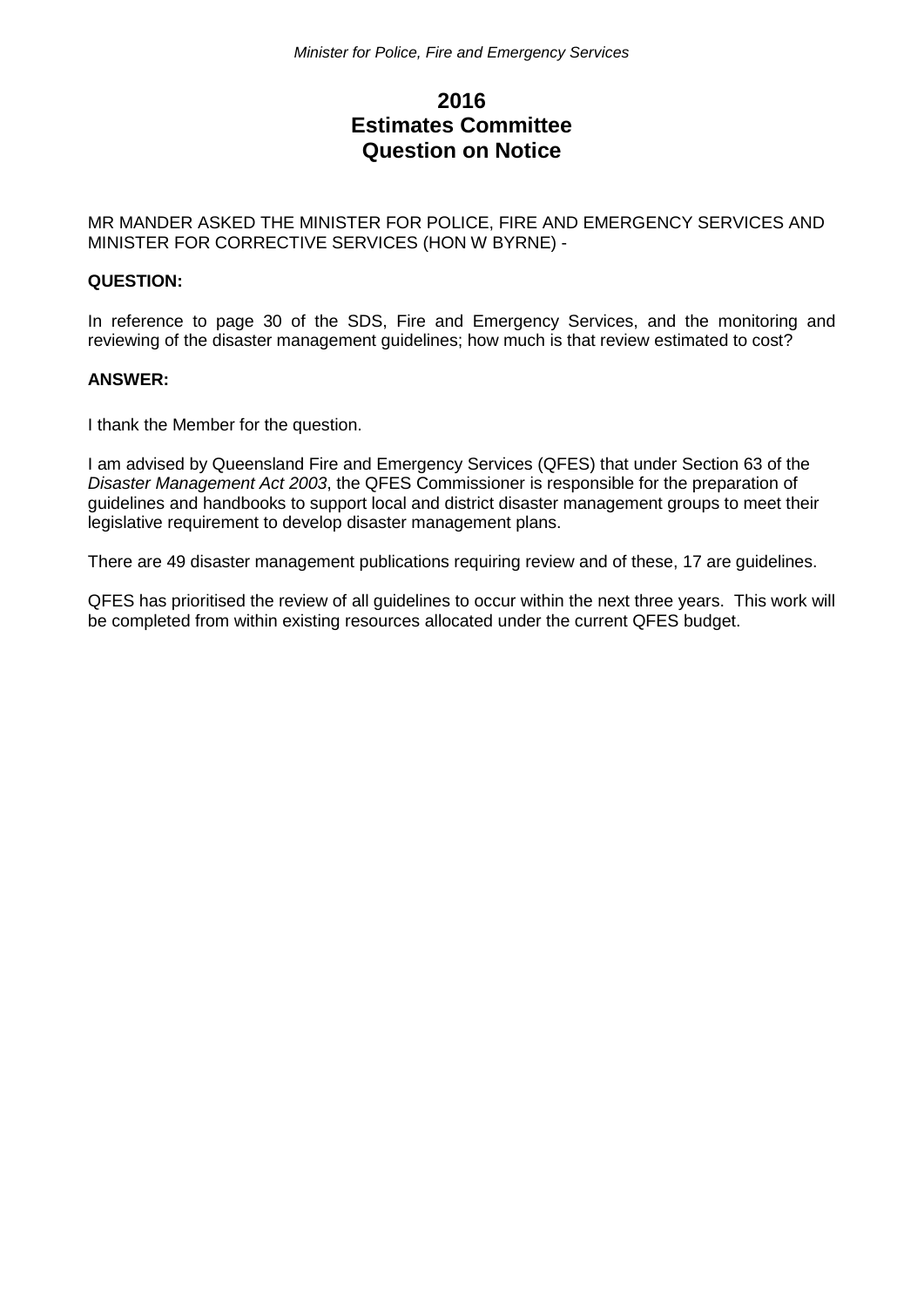MR MANDER ASKED THE MINISTER FOR POLICE, FIRE AND EMERGENCY SERVICES AND MINISTER FOR CORRECTIVE SERVICES (HON W BYRNE) -

## **QUESTION:**

What was the budget allocation and headcount allocation for 2015/16 and what is it for 2016/17 in relation to fire communication centres?

### **ANSWER:**

I thank the Member for the question.

I am advised by Queensland Fire and Emergency Services (QFES) that the annual budget for Fire Communication Services was \$13.737 million in 2015-16 and \$14.142 million in 2016-17.

I am also advised that the number of allocated full-time equivalents (FTEs) in QFES Fire Communications was 126.46 in 2015-16 and remains the same for 2016-17.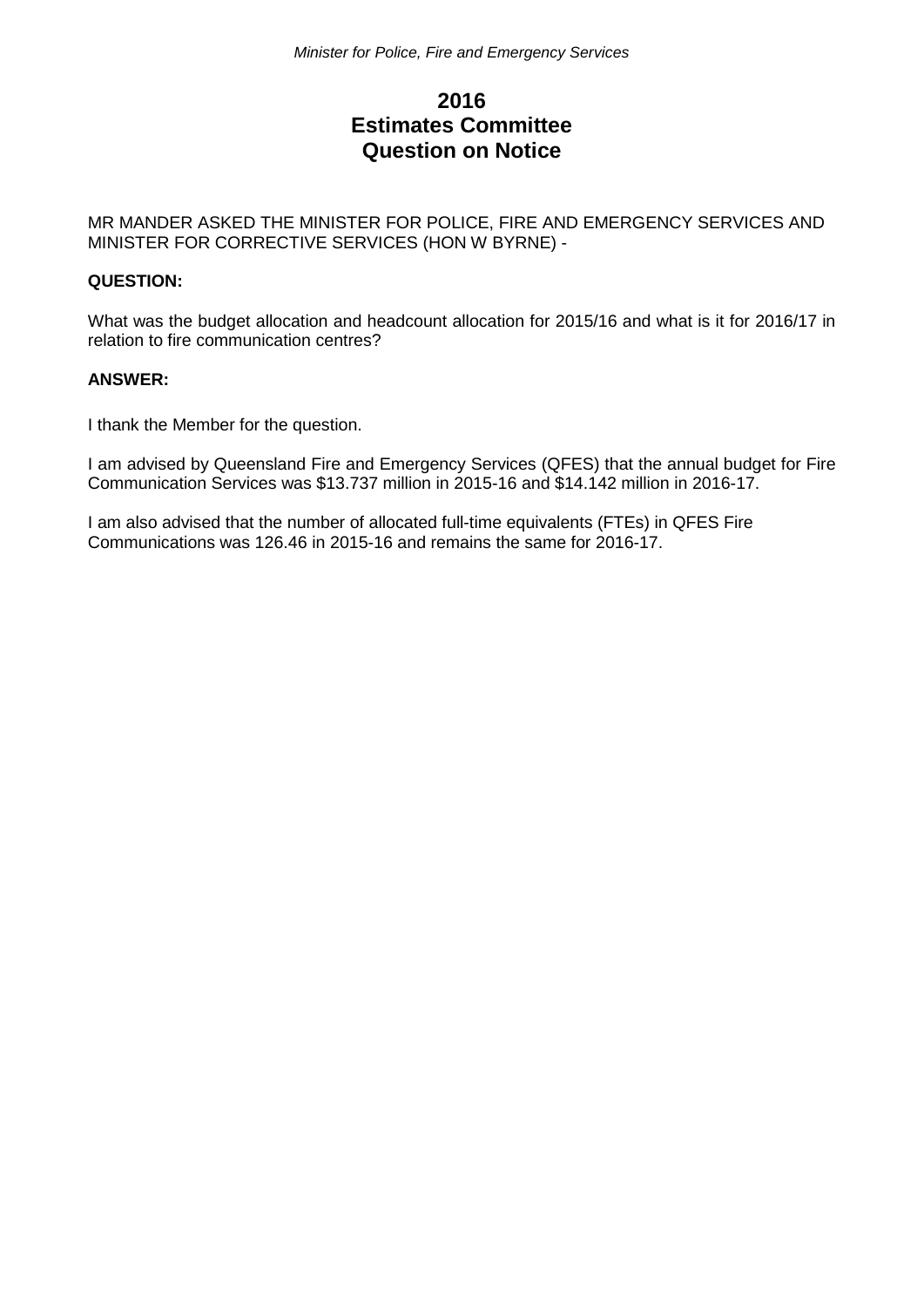MR TIM MANDER, MP ASKED THE MINISTER FOR POLICE, FIRE AND EMERGENCY SERVICES AND MINISTER FOR CORRECTIVE SERVICES (HON W BYRNE) -

### **QUESTION:**

What is the average salary received by Queensland firefighters in regards overtime per annum?

### **ANSWER:**

I thank the Member for the question.

I am advised by Queensland Fire and Emergency Services (QFES) that the salary of a Senior Firefighter is \$78,264 per annum, including allowances (weekend shift, night shift and 38 hour week allowance).

QFES estimates that operational firefighters receive approximately \$10,000 per annum in overtime, on average.

The expenditure on overtime falls within three broad categories of operational response, training and replacing staff on leave (staff shortages) to maintain service delivery.

The nature of the emergency services business requires scalability. Accordingly, QFES has the capacity to recall fire fighters to immediate duty to respond to emergencies, major incidents or natural disasters.

QFES is implementing strategies to reduce overtime without impacting on service delivery to the community.